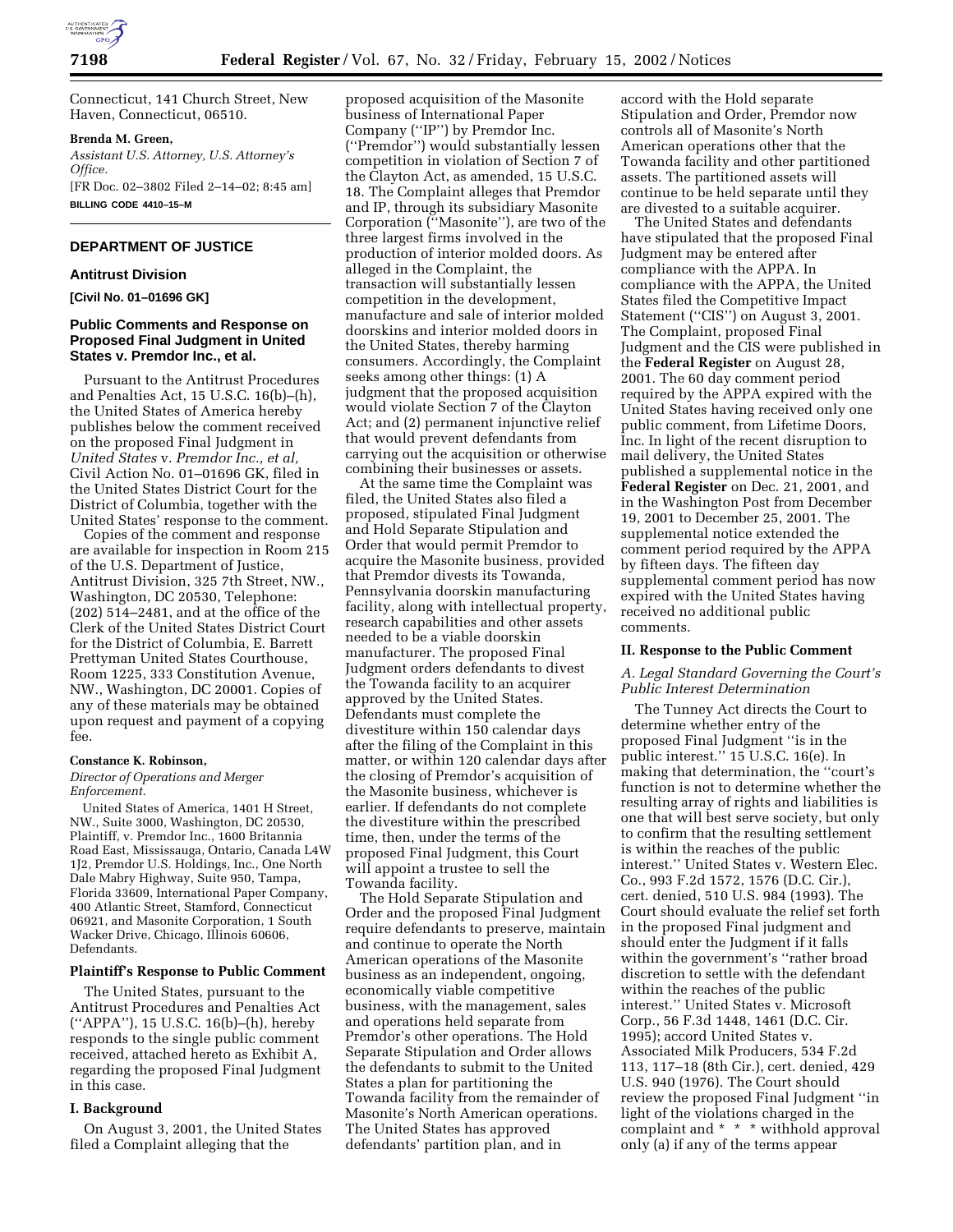ambiguous, (b) if the enforcement mechanism is inadequate, (c) if third parties will be positively injured, or (d) if the decree otherwise makes a 'mockery of judicial power.' '' Massachusetts Sch. of Law at Andover, Inc. v. United States, 118F.3d 776, 783 (D.C. Cir. 1997) (quoting Microsoft, 56 F.3d at 1462). The Tunney Act does not empower the Court to reject the remedies in the proposed Final Judgment based on the belief that ''other remedies were preferable'' Microsoft, 56 F.3d at 1460, nor does it give the Court authority to impose different terms on the parties. *See, e.g.,* United States v. American Tel. & Tel. Co., 552 F. Supp. 131, 153 n.95 (D.D.C. 1982) (''AT&T''), aff'd sub nom. Maryland v. United States, 460 U.S. 1001 (1983) (mem.); accord H.R. Rep. No. 93–1463, at 8 (1974).

#### *B. Response to Lifetime Doors, Inc.*

Lifetime Doors, Inc. (''Lifetime'') urges the United States to rescind the proposed Final Judgment and move to block Premdor's acquisition of Masonite's doorskin business. Lifetime argues that the proposed Final Judgment, in its present form, fails to guarantee a viable buyer for the divested assets, and allows for irreparable damage to the market while Premdor seeks a buyer for the Towanda facility. In the alternative, Lifetime argues that the proposed Final Judgment is inadequate because it does not require the buyer of the Towanda facility to produce the exact line of products that was available before Premdor acquired Masonite.

The United States has considered Lifetime's concerns, but remains convinced that the proposed Final Judgment is in the public interest. Before the divestiture is complete, the Hold Separate Stipulation ensures that the Towanda facility will be operated as an independent and viable economic entity, and in the judgment of the Monitoring Trustee and the United States. Premdor has fulfilled its obligations to date. While there is no guarantee that a viable purchaser will be found for the Towanda facility, Premdor has taken all appropriate steps to locate an acceptable purchaser. See Report to U.S. District Court for the District of Columbia and Department of Justice on Premdor and Masonite Compliance with Court Ordered Consent Decree, submitted by Accenture, filed November 2, 2001. Moreover, there is no evidence that the sale of Masonite to Premdor, and the subsequent partition of the Towanda facility from the remainder of Masonite, has in fact resulted in

''damage to the market,'' as feared by Lifetime.

Lifetime also urges that the purchaser of the Towanda facility be forced to sell ''all product designs and sizes currently produced by Masonite'' to independent door manufacturers. Lifetime acknowledges that Premdor is required to make all current designs and sizes of molded door skins available to the purchaser of the Towanda facility, but still fears that all designs will not be purchased by the ultimate owner of Towanda, and that the lack of a full line will harm independent door manufacturers. The United States disagrees with the comment. The eventual owner of the Towanda facility will have the incentive to determine the most profitable product line to offer door manufacturers, and further, will have every incentive to ensure the profitable continuation of the independent door manufacturers, its likely largest customer base. If the purchaser of Towanda fails to offer a certain design or color of doorskin to its customers, despite having access to the full means of production for that model, the United States presumes that the market mechanism will ensure that consumers' interests are adequately protected.

### **III. Conclusion**

After careful consideration of the comment, the United States concludes that entry of the proposed Final Judgment will provide an effective and appropriate remedy for the antitrust violation alleged in the Complaint and is in the public interest. The United States will move the Court to enter the proposed Final Judgment after the public comments and this Response have been published in the **Federal Register,** as 15 U.S.C. 16(d) requires.

Dated: January 23, 2002, Washington, DC. Respectfully submitted,

Karen Y. Douglas, Joseph M. Miller (DC Bar 439965),

*Attorneys, U.S. Department of Justice, Antitrust Division, Litigation II Section, 1401 H Street, NW., Suite 4000, Washington, DC 20530, 202–305–4762.*

#### **Certificate of Service**

I hereby certify that I served a copy of the foregoing Response to Public Comment via First Class United States Mail and facsimile transmission, this 23d day of January 2002, on:

Counsel for International Paper, James R. Loftis, III, Esq., Gibson, Dunn & Crutcher LLP, 1050 Connecticut Avenue, NW., Washington, DC 20036.

Counsel for Premdor Inc. and Masonite Corporation, Keith Shugarman, Esq., Goodwin, Procter, LLP, 1717 Pennsylvania Avenue, NW., Washington, DC 20006.

#### Karen Y. Douglas,

*Attorney, U.S. Department of Justice, Antitrust Division, 1401 H Street, NW., Suite 3000, Washington, DC 20530, (202) 305– 4762.*

#### August 30, 2001.

Mr. J. Robert Kramer, II., Chief, Litigation II Section, Antitrust Division, United States Department of Justice, 1401 H Street, N.W., Suite 3000, Washington D.C. 20530.

#### Re: Premdor Acquisition of Masonite

Dear Mr. Kramer: This letter shall serve as our response to the Complaint in the matter of United States of America v. Premdor, Inc., et. al. filed with the United States District Court for the District of Columbia on August 3, 2001 and the Competitive Impact Statement and proposed Final Judgment.

It has been the position of Lifetime Doors, Inc. that the sale of Masonite Corporation to Premdor, Inc. would pose a serious threat to competition in the wood door industry. We have stressed that the divestiture of a part of the Masonite operation would also result in significant and irreparable damage to the competitive marketplace for molded doors, and seriously affect the wood door industry as a whole. After reviewing the Complaint and proposed Final Judgment, our position remains unchanged.

While we remain doubtful that Premdor will find a viable purchaser for Towanda, we remain more doubtful that should it find a purchaser, that the purchaser will be in a position to compete with the two vertically integrated companies. Given that the stated purpose of the Final Judgment is to ''require defendants to make certain divestitures for the purpose of remedying the loss of competition alleged in the Complaint'' (page 2), the Consent Decree, Hold Separate Stipulation and Order, and the Final Judgment fail as a remedy, in that:

1. There is not a provision for the possibility that neither Premdor, nor the Department of Justice can guarantee that a viable buyer for the ''Towanda facility'' will be found;

2. In the event no buyer is found, there is not a means to undo the damage already done to lessen competition (as alleged in the Complaint) while attempting to identify a buyer.

For divestiture (including partition) to be an effective remedy to insure that Premdor's acquisition of Masonite does not lessen competition, it must be a pre-closure, not post-closure remedy. Under no circumstance should divestiture (including partition) of Masonite's North American Molded Doorskin Business take place until such time as a viable buyer for the ''Towanda Facility'' is identified and in place.

For these reasons we urge in the strongest possible terms that the Department of Justice rescind this Judgment, and move to block the Premdor acquisition of the Masonite Molded Doorskin business.

Should the Department of Justice not block the acquisition and should the Final Judgement be approved by the court, it is absolutely necessary in order for the non-